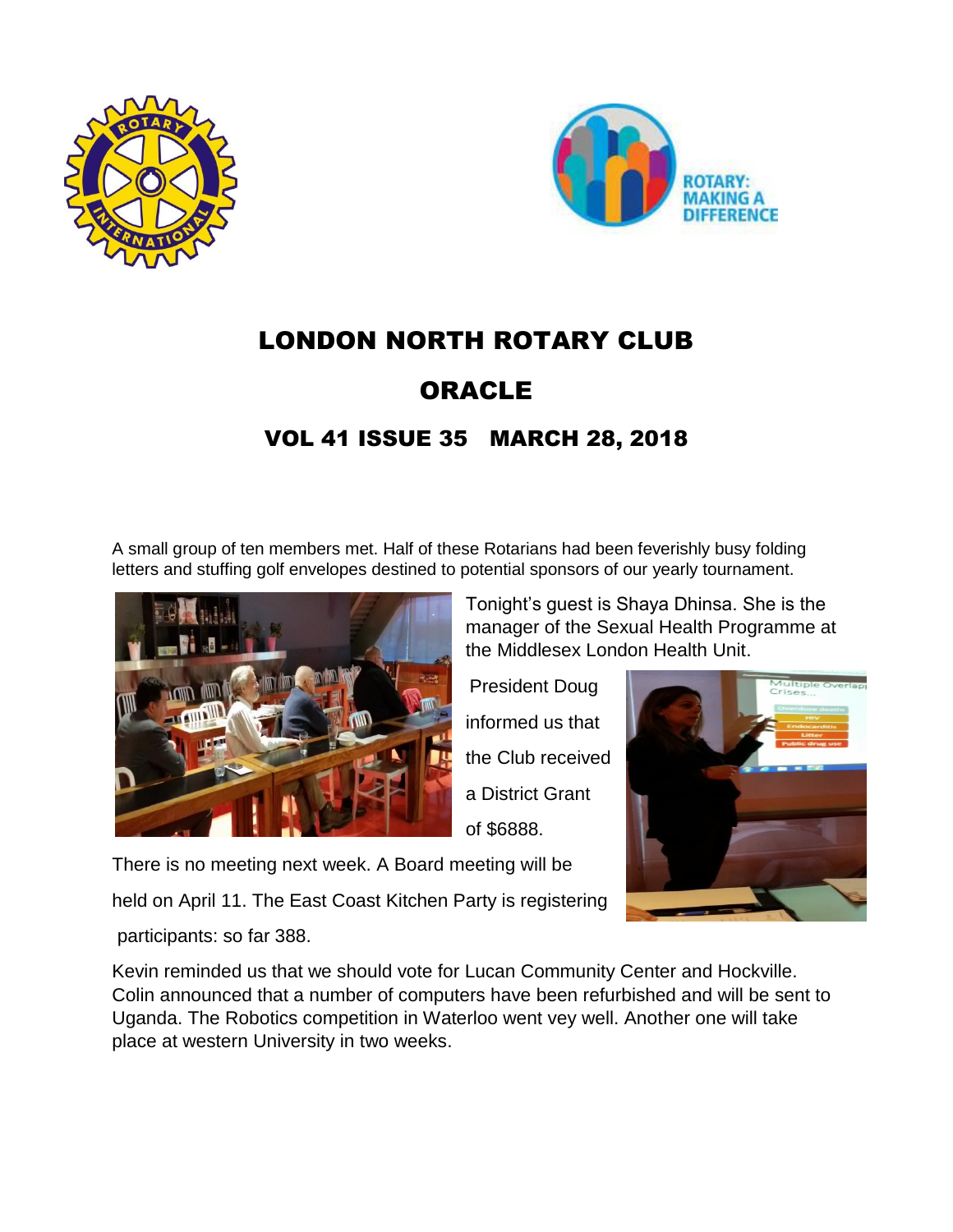#### **HAPPY BUCKS**

\$5 from Don: he sold his house. \$3 from Arun: his hearing has recovered after the Judas Priest concert the previous night.

Dr Vic gave \$5 that he owed.

Colin: \$2 he took out his youth team and came back without any incident

### **TONIGHT TALK**

Arun introduced Ms Dhinsa.

She stated from the start that the goal of her Unit is to CHOOSE HEALTH. They serve

some 45000 people. The programme aims at infectious diseases control, inspections, and health promotion. The crises are real and frightening: overdose deaths, HIV epidemic, Endocarditis, litter (needles), public drug use. Appropriate measures are taken.

Costs are high: up to 210 million.

A supervised consumption facility is going to be available soon. It is a clean place with a nurse available, a chill room after supervised drug consumption.



Other initiatives are taken: community drug and alcohol strategies, harm reduction pillar, opioid crisis working groups and supervised consumption.

The unit is aware of the indigenous dire situation who have gone through generations

of suffering. They offer to be partners in supervised consumption and supplement funding by in kind service.

Shaya mentioned other major gaps: poverty, at-risk youth, medical detox and residential rehabilitation.

A period of questions answers was full of other details.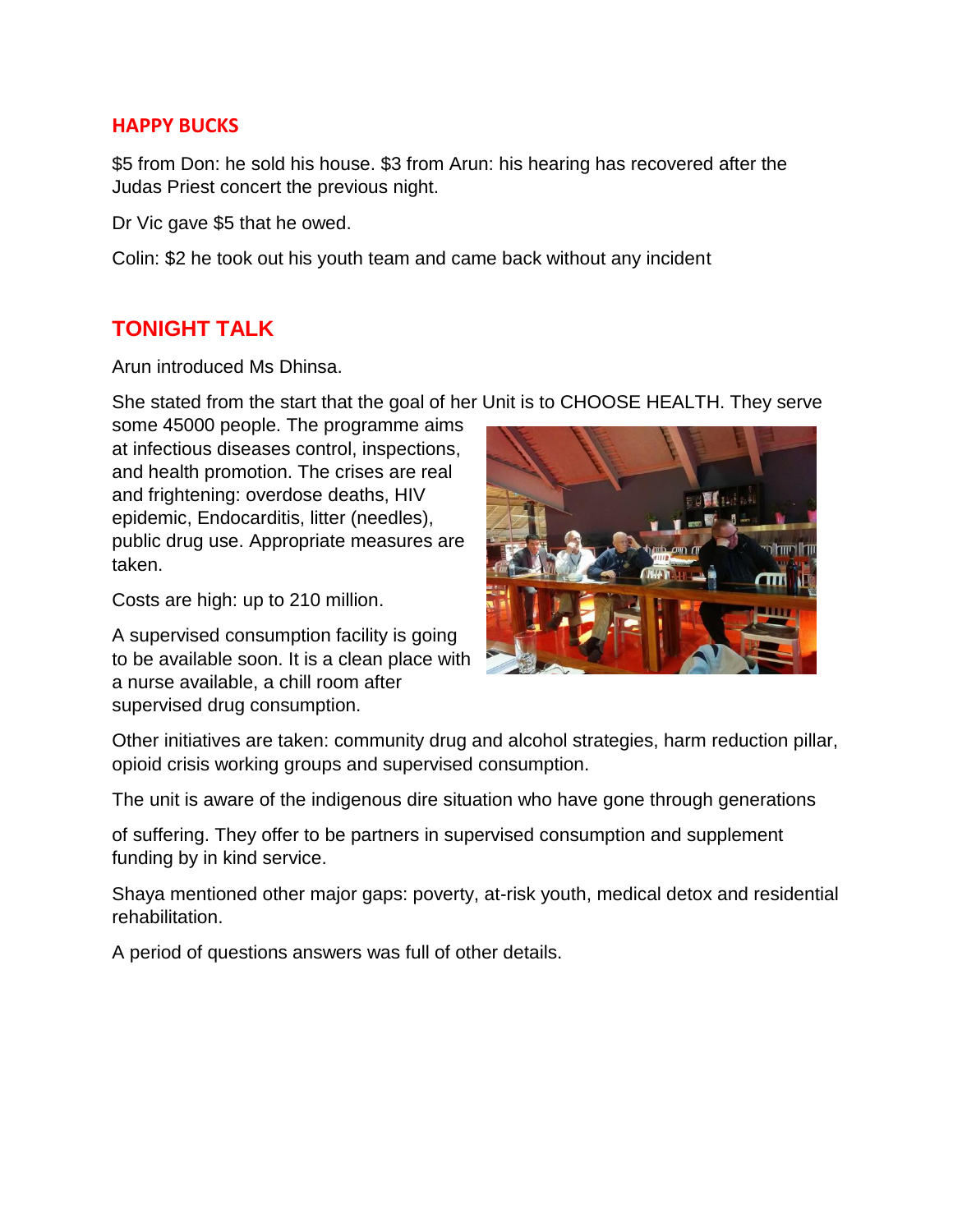

President Doug thanked Shaya and gave a Polio certificate.

Shaya won the wine draw.

#### **2017-2018 CLUB OFFICERS**

| President                 | <b>Director Service Projects</b>    |
|---------------------------|-------------------------------------|
| Doug Burnard471-7789      | Peter Hes 657-7525                  |
| Past President:           | <b>Chair Community.Service</b>      |
| Margaret Cook 762-6984    | Colin Steele  . 472-5716            |
| President.-Elect:         | <b>Chair Vocational Service</b>     |
| Don Langford432-9841      | Tom Telfer .851-5421                |
| Treasurer                 | <b>Chair International Service</b>  |
| Gary Plomske 660-1463     | Lin Ndayifukamiye519 709 2912       |
| Secretary:                | <b>Director Public Relations</b>    |
| Lin Ndayifukamiye709-2912 | Yvette Thornton  .649-0558          |
| Director Foundation:      | Director Club Administration: Kevin |
| 660-0940<br>Vic Vigna …   | Suzuki .858-2327                    |
|                           |                                     |

## **2018 RI Officers**

| <b>RI President</b>                         | lan Riseley               |
|---------------------------------------------|---------------------------|
| <b>DG District 6330</b>                     | <b>Martin Ward</b>        |
| AG Area 4                                   | <b>Sue Storie</b>         |
| President<br>Doug Burnard471-7789           |                           |
| Past President:                             |                           |
| Margaret Cook 762-6984<br>President.-Elect: |                           |
| Don Langford432-9841<br>Treasurer           |                           |
|                                             | Gary Plomske 660-1463     |
| Secretary:                                  |                           |
|                                             | Lin Ndayifukamiye709-2912 |
| Director Foundation:                        |                           |